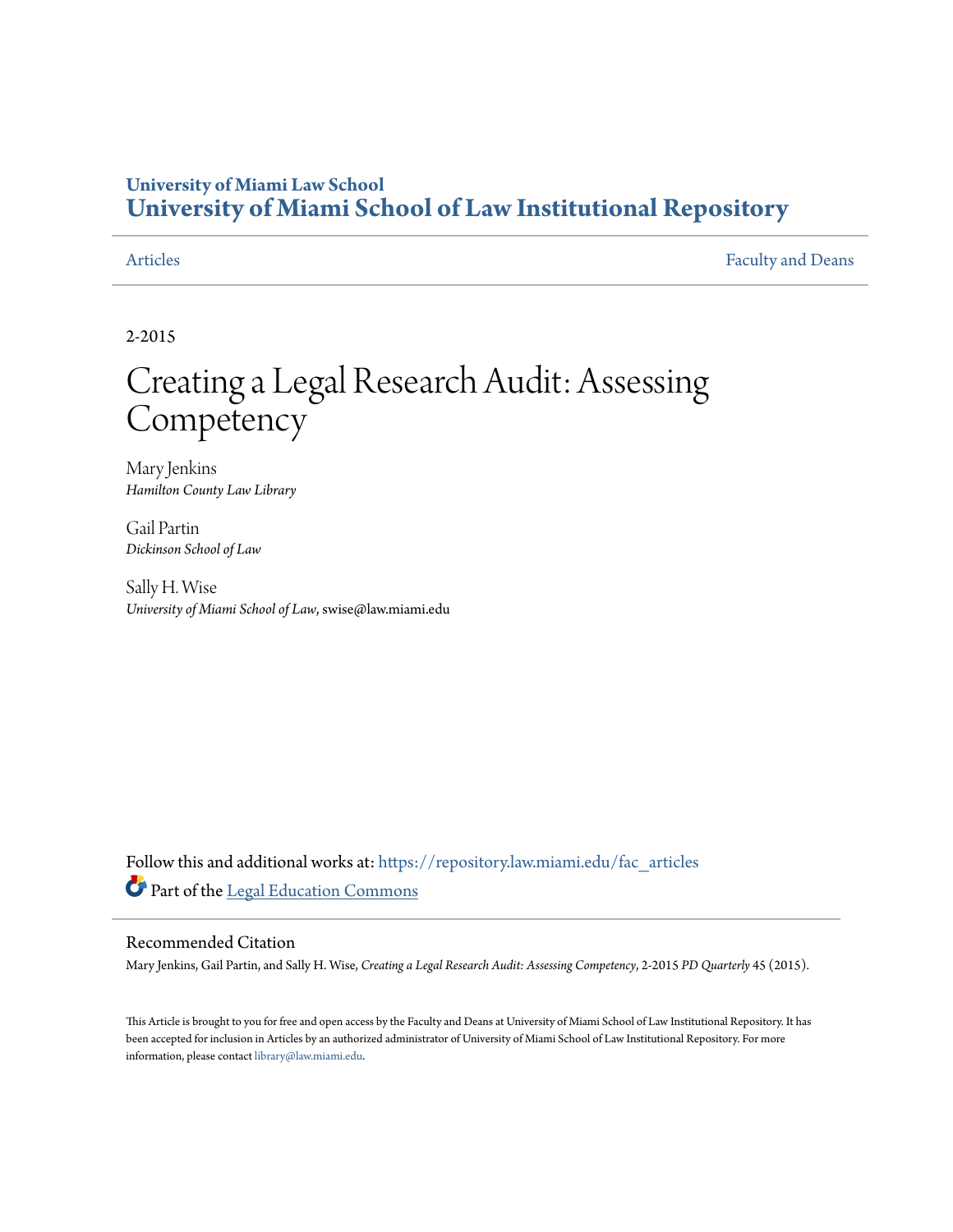# **Creating a Legal Research Audit: Assessing Competency**

by Mary Jenkins, Gail Partin, and Sally Wise

*The AALL Principles and Standards for Legal Research Competency provide detailed definitions of research competencies that can be applied to all stages of a lawyer's career.* 

In December 2013, the NALP/ALI CLE Professional Development Institute offered a program on "Using the AALL Principles and Standards for Legal Research Competencies in Law Schools and Law Firms" presented by members of the Task Force on Promoting the American Association of Law Libraries (AALL) *Principles and Standards for Legal Research Competency*. The program's goal was to raise awareness of the *Principles and Standards*, to develop a dialog, and to establish ongoing relationships with stakeholders who interact with legal professionals and have an interest in improving their research skills.

These goals resonated with the audience of both law firm and law school professionals, who agreed that AALL's compendium of core research competencies can and should become the principal guideline for measuring and evaluating legal research competency. All in attendance were enthusiastic to now have within their grasp something tangible to refer to as they build and improve upon their own institutions' educational and assessment programs.

#### **An Introduction to AALL's Principles and Standards**

But what are AALL's *Principles and Standards for Legal Research Competency* and how can law firms and law schools use them to improve research proficiency?

AALL developed its *[Principles and Standards for Legal Research](http://www.aallnet.org/mm/Advocacy/legalresearchcompetency/principlesstds)  [Competency](http://www.aallnet.org/mm/Advocacy/legalresearchcompetency/principlesstds)* and an [accompanying Information Center b](http://aallnet.org/mm/Advocacy/legalresearchcompetency)y drawing on its professionals' deep involvement in legal research within academia, law firms, the courts, government agencies, and other related settings, as well as the literature of the legal profession indicating that research competency directly impacts professional efficiency and effectiveness.

The *Principles*, which are broad statements of foundational, enduring values related to skilled legal research, are:

- I. A successful legal researcher possesses foundational knowledge of the legal system and legal information sources.
- II. A successful legal researcher gathers information through effective and efficient research strategies.
- III. A successful legal researcher critically evaluates information.
- IV. A successful legal researcher applies information effectively to resolve a specific issue or need.
- V. A successful legal researcher distinguishes between ethical and unethical uses of information, and understands the legal issues associated with the discovery, use, or application of information.

The *Standards* provide a set of more specific applications of those norms or habits that demonstrate one's commitment to and attainment of the principles. The *Competencies* are activities that demonstrate knowledge and skill. Competencies provide concrete measures or indicators of successful achievement of the abilities required to meet the standards.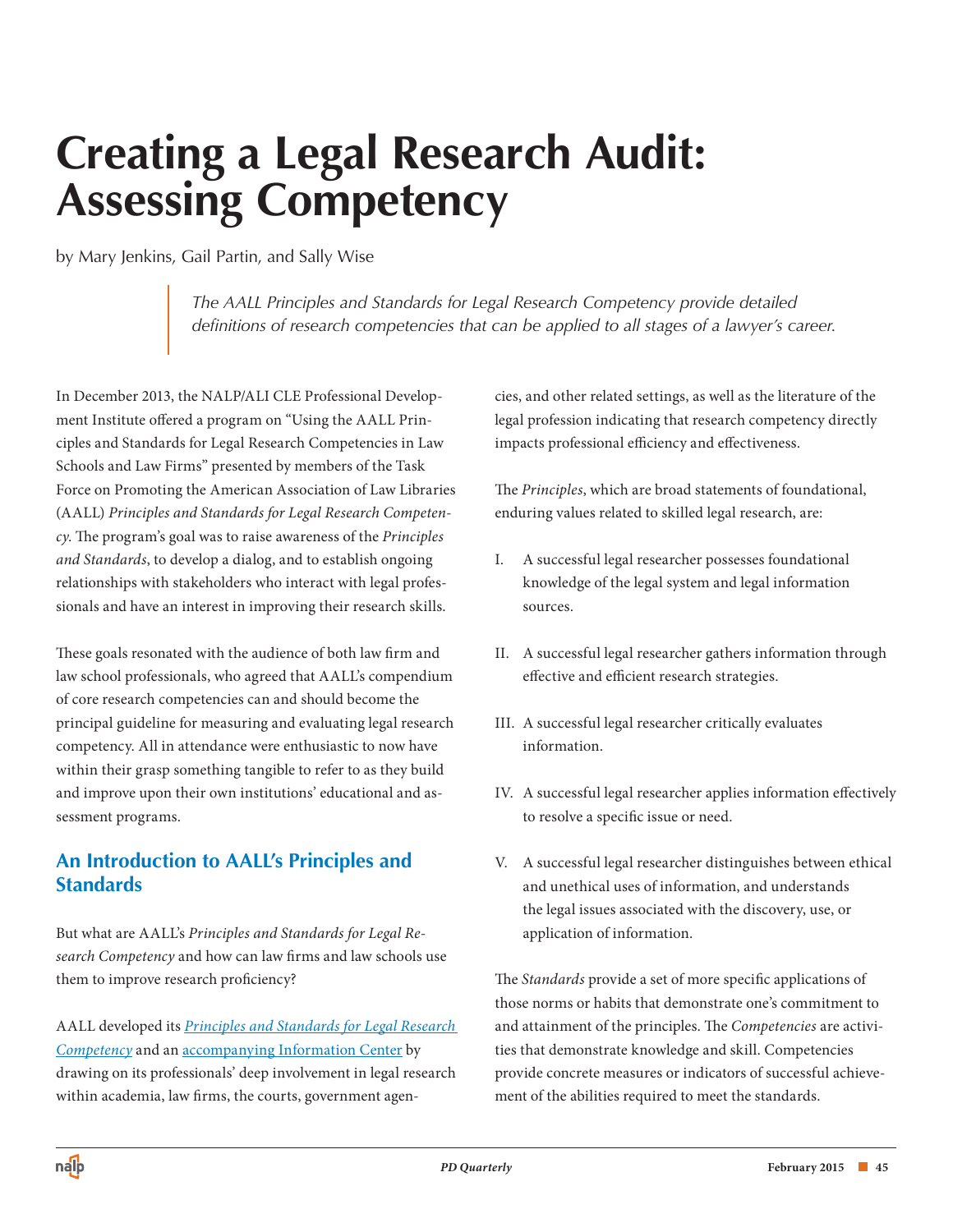#### **Example of a Legal Research Principle with Accompanying Standards and Competencies**

#### **Principle III: A successful legal researcher critically evaluates information.**

Standard A: An information-literate legal professional knows that information quality varies. *Competencies*:

- 1. Consistently applies criteria to evaluate the reliability of information, including but not limited to authority, credibility; currency; and authenticity.
- 2. Understands that these criteria are relevant for both print and online, and legal and non-legal, sources.

Standard B: An information-literate legal professional evaluates legal information through cost-benefit analyses. *Competencies*:

- 1. Understands that there are costs associated with legal research, regardless of type, publisher, or format.
- 2. Demonstrates cognizance of the intersection of cost and efficiency in the selection of information format, and exercises professional judgment to choose the best source to serve the research parameters.
- 3. Understands the costs and benefits of mediated and disintermediated searching, and uses this knowledge to revise research strategies when necessary.

Standard C: An information-literate legal professional understands the importance of reviewing information obtained. *Competencies*:

- 1. Clarifies or refines the research question as needed.
- 2. Updates or expands the research.
- 3. Identifies and addresses any contradictory authority.

See the complete *[Principles and Standards for Legal Research Competency](http://www.aallnet.org/mm/Advocacy/legalresearchcompetency/principlesstds)* on the [www.aallnet.org](http://www.aallnet.org) website under "Advocacy."

In developing these core competencies, AALL intends to add value to the legal profession in several key ways:

- To foster best practices in law school curriculum development and design;
- • To inform law firm planning, training, and articulation of core competencies;
- • To encourage bar admission committee evaluation of applicants' research skills;
- • To inspire continuing education program development; and
- • To impact law school accreditation standards.

Among participants in the 2013 Professional Development Institute program on the AALL *Principles and Standards* there was no dispute that action must be taken to address the critical deficiencies in research skill that threaten to undermine practice readiness and effectiveness. Every attendee offered thoughtful, practical suggestions for raising awareness of these new standards within their own institutions and the larger community of legal professionals. Most importantly, several attendees expressed a serious interest in collaborating with AALL to create a groundswell of support for the *Principles and Standards for Legal Research Competency*. They recognize that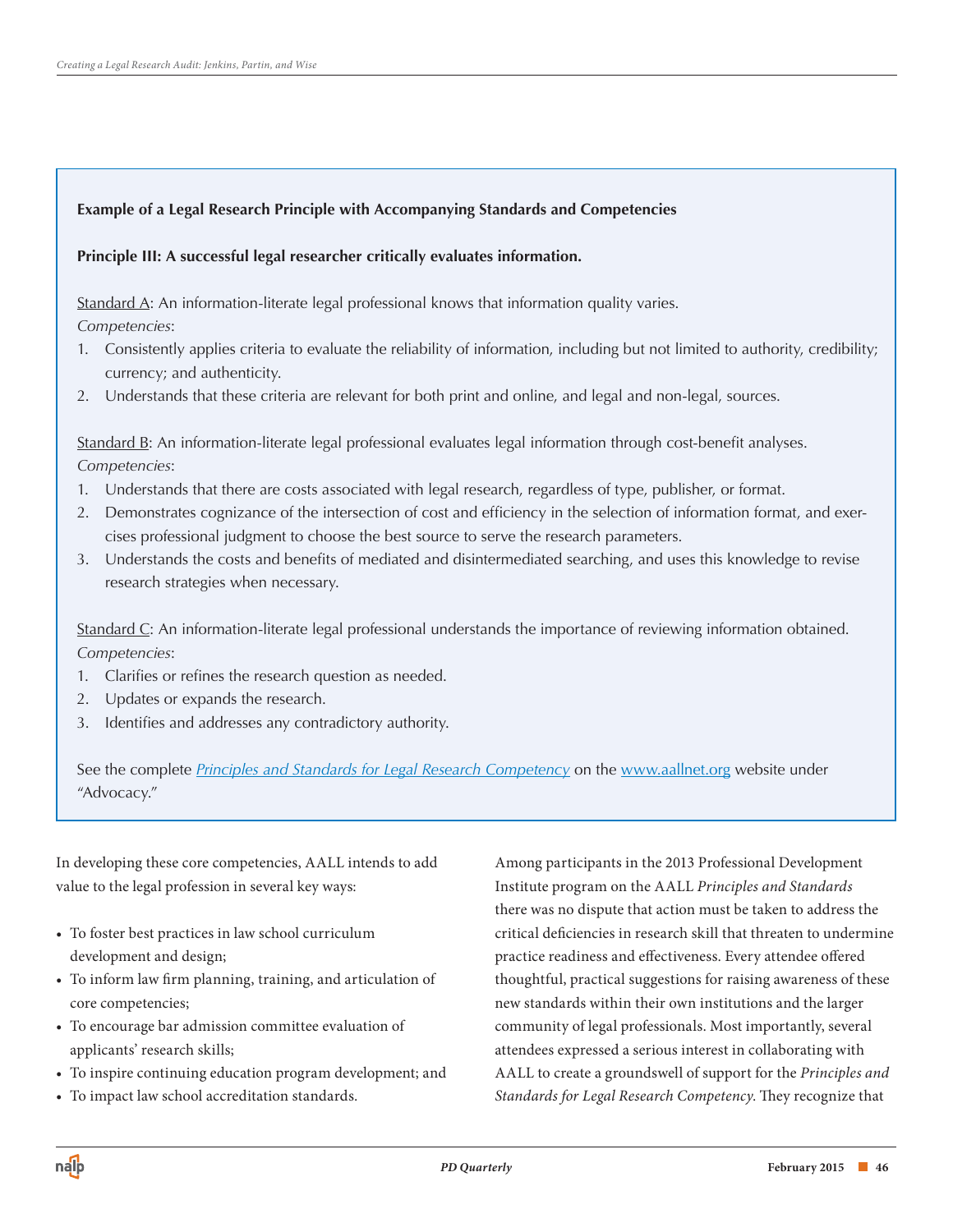integrating core research competencies into their respective workplace environments will benefit not only their institutions but also the profession as a whole. (For more information on the PDI program, including the slideshow presentation and more concrete suggestions for applying the *Principles and Standards*, consult th[e Learn page](http://www.aallnet.org/main-menu/Advocacy/legalresearchcompetency/learn) at the [AALL Legal Research](http://www.aallnet.org/mm/Advocacy/legalresearchcompetency)  [Competency Information Center.\)](http://www.aallnet.org/mm/Advocacy/legalresearchcompetency)

#### **Embedding Core Legal Research Competencies**

What good are principles, standards, and competencies, however, unless we strive to apply them in the legal marketplace? This is the critical phase that we are now entering. After spending several years developing the standards and competencies, it is now time to implement these guidelines in a manner that improves and facilitates skilled, accurate legal research practices.

Four strategic areas lend themselves naturally to the application or integration of research competency standards: curriculum design, formal instruction, assessment and audits, and performance evaluation. Law firm professionals, law school librarians and career development professionals, and skilled researchers could provide expert guidance or collaboration in these areas as they also seek to realize benefits from the *Principles and Standards* and the competencies they define.

#### Curriculum Design

The first step in delivering professional development or instruction is to identify the desired learning outcomes — the skills and knowledge that participants should take away from the training. The *Principles and Standards for Legal Research Competency* provide a ready-made checklist of knowledge and skills that, in combination, constitute a competent legal researcher. Applying these guidelines does not necessarily require a wholesale revision of the research instruction curriculum either. A simple comparison of the standards and competencies to an existing curriculum is likely to reveal that many competencies are already incorporated. Such a comparison can quickly uncover

critical competencies that are missing and could easily be integrated into the program. Application of the standards and competencies in this manner ensures that our teaching is aligned to actual practice and has value in all legal research environments.

It is unlikely that students will attain all of the identified competencies before entering practice; therefore, it is essential that legal career professionals address research skills development and reinforcement throughout a career. Firms generally offer a range of new associate training and professional development programming. Fewer practice settings appear to approach legal research training as a formal curriculum, complete with assessment. The availability of the *Principles and Standards*  now, as relevant to students as they are to mid-career lawyers, facilitates curriculum planning across the professional development spectrum.

#### Formal Instruction

Once the overall curriculum has been determined and learning outcomes are articulated, the real work of creating interesting, valuable instruction begins. There are limitless creative approaches to integrating competency standards into instruction, using the competencies as benchmarks.

• One rather direct approach is to simply initiate a dialog about research competency using the *Principles and Standards for Legal Research Competency* as a vehicle to raise personal awareness of the compendium of knowledge that is expected of a competent legal researcher. After perusing the *Principles and Standards*, formal or informal observations and impressions could be solicited.

Such a dialog could take place in a variety of settings and formats, such as through in-person discussion groups, online forums, virtual chat environments, or written assignments. Conversations about research competency benefit students and lawyers alike by providing them with an instrument with which to measure their own strengths and weaknesses in a relatively safe, supportive setting.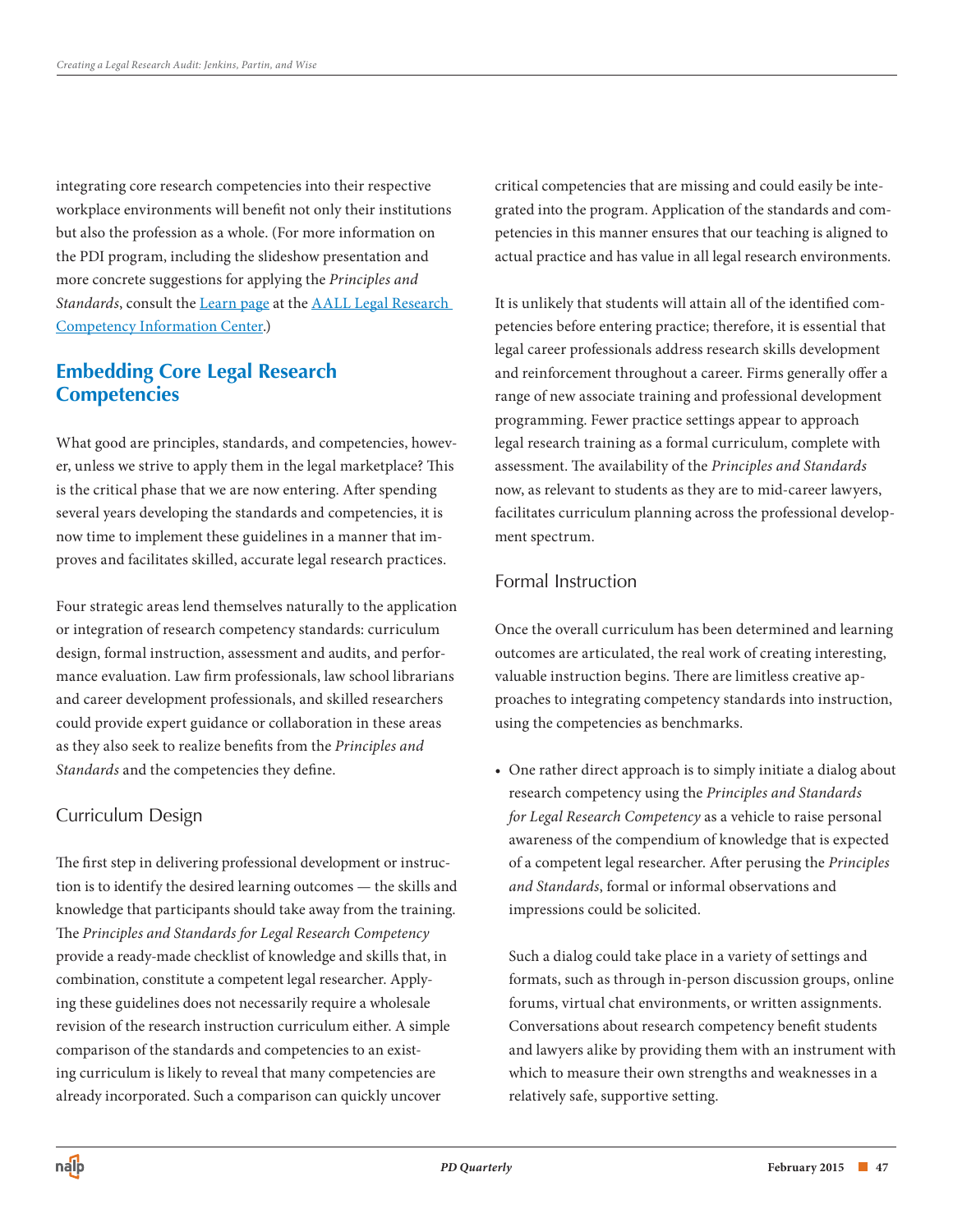• Assignments and exercises designed to build specific skill sets can reinforce good research habits and the assimilation of critical competencies. Just pick a standard or competency that illustrates the training focus and build an exercise around it. For example, developing critical thinking is embodied in *Principle III, Standard A, Competency 1*, which deals with evaluating the reliability of information based on criteria such as authority, credibility, currency, and authenticity. This is an indispensable skill in this age of excessive use of the web for legal research, and it would be quite easy to develop assignments to illustrate the pitfalls and best practices surrounding the use of online resources.

One interesting approach is to use provocative questions to spur critical thinking and thoughtful understanding of the idiosyncrasies and potential risks inherent in the research process. Themes such as the struggle between perfection and practicality, distinguishing between ethical and unethical discovery and use of information, or the requirement to identify and address contradictory authority can inspire lively conversations. There are several standards and competencies that encompass these themes:

- • Cost benefit analysis (*Principle III, Standard B, Competencies 1 - 3*)
- • Ethical discovery and use of information (*Principle V*)
- • Disclosure of contradictory authority (*Principle III, Standard C, Competency 3*)

#### **Assessing Practice-Readiness**

How do we know whether an appropriate level of competency has been achieved? What assessment tools precisely target research competency?

#### Pre-Employment Screening

Even starting with the job interview, judges and partners have the opportunity to assess a prospective employee's fitness to practice as measured, in part, by the legal research competencies. While reference checks and prior clerking experience, for example, provide a good sense of a candidate's research abilities, the review process might also include interview questions to test for research-oriented skills and behaviors, especially those that align most closely with the firm or department's practice areas and documentation needs. For example, some research-focused questions might include:

- Describe a research plan that you developed for a complex issue. (*Principle II, Standard D*)
- • Explain how you ensure that your research is cost-effective. (*Principle II, Standard B*)
- For the writing sample you provided, describe your research approach and the specific search strategies you used. (*Principle IV, Standard D*)

#### Self-Assessment

Self-assessment seems one of the least threatening evaluation tools at our disposal. And although it does not garner strictly objective results, there are valid reasons for undertaking these activities. Whether dealing with legal professionals or students, guided introspection and self-assessment can:

- raise awareness about universally held expectations for competency,
- • spark conversation about what constitutes research competency,
- • offer a detailed audit of an individual's unique strengths and weaknesses,
- inform subtle curricular adaptations during the course of a program, and
- provide a method to measure improvement over time.

These examples of self-assessment provide different approaches to achieve similar outcomes:

• For a broad overview assessment, new lawyers could be asked to read the AALL *Principles and Standards for Legal Research Competency* and then explain specifically which areas they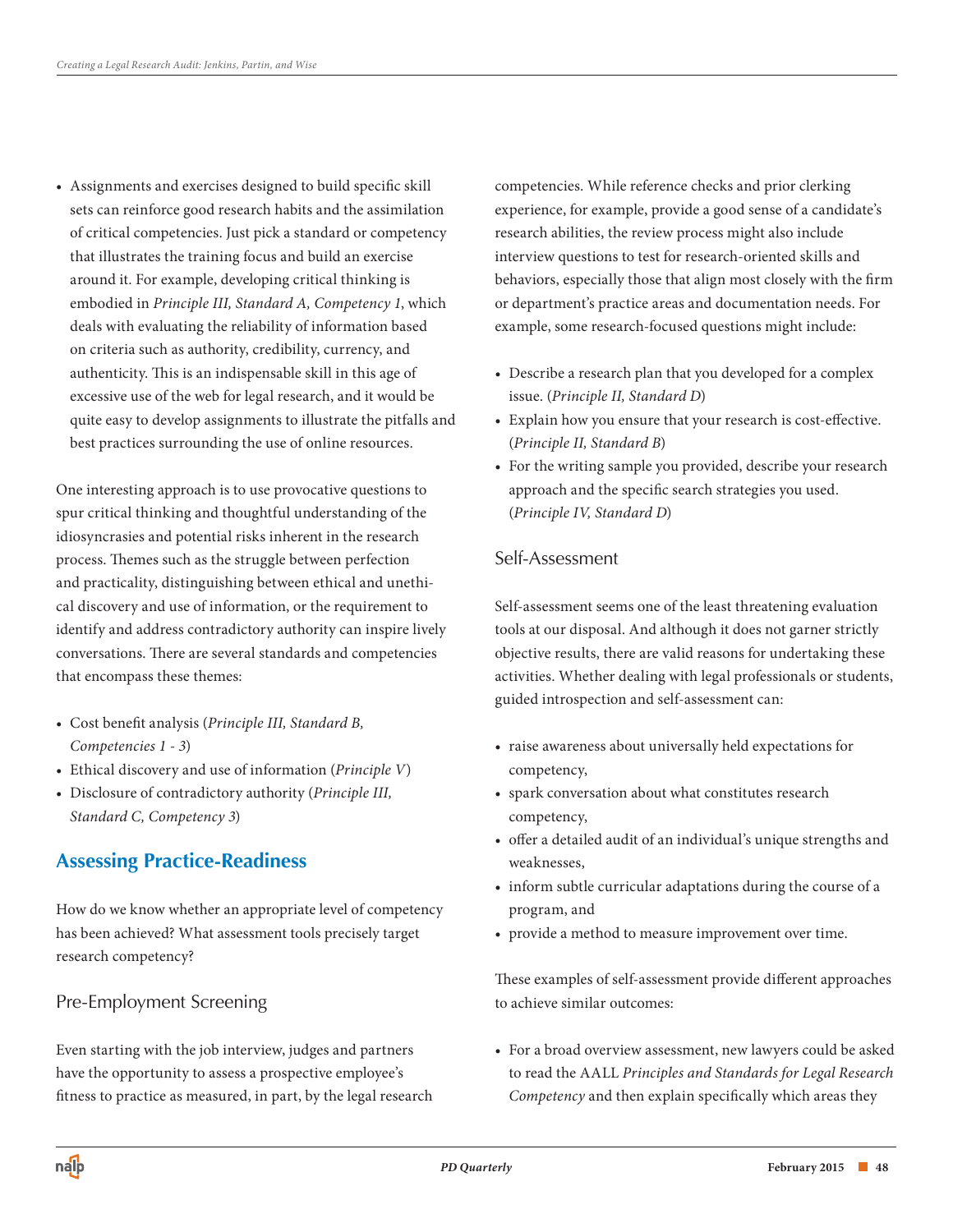would like to improve during their training sessions as well as pinpointing which competencies they have mastered adequately. The answers could identify which research skills to focus on, leading to greater efficiency and effectiveness in professional development.

- • A more structured option would be an individual self-assessment appraisal, similar to the 20-question Legal Research Competency Self-Assessment survey shown on the next page. All questions were adapted from the P*rinciples and Standards for Legal Research Competency*. For each question, participants simply need to answer "Yes" if they feel competent or "No" if they feel the need for more experience or knowledge. This type of survey instrument can easily be adapted for use in a variety of environments and provides a uniquely customized list of strengths and weaknesses for researchers at all levels of proficiency.
- • Well-known for self-paced, interactive, online tutorials, [CALI Lessons](http://www.cali.org/lesson) from the Center for Computer-Assisted Legal Instruction are [available for self-assessment](http://www.cali.org/sites/default/files/LawFirmAffiliateMembership13-14alt.doc) in law firms, corporate law offices, and government agencies. In addition to lessons in numerous legal subjects, the user can also review and test competency in a wide range of legal research topics, including methodology, efficiencies, and state-specific lessons. CALI Lessons, then, provide a means of refreshing or enhancing those abilities found wanting in a self-assessment.

#### Formal Assessment

Examples of assessment in formal instructional settings focus on quizzes, demonstrations, exams, and research assignments. One approach to addressing the difficulties in assessing research was shared by Barbara Glesner Fines in an article about skills instruction. She and her colleagues developed a rubric to evaluate the research component of seminar papers. They identified ten complex and interwoven criteria that could be applied to assess varying levels of research proficiency. The resulting rubric and data from its application are included in her paper.

Many of these approaches can be adapted for other settings

such as bar exams, law firms, and continuing education. In an Advanced Legal Research course at Suffolk University, students complete in-class, ungraded exercises that underscore effective strategy. In that same course, and at many other law schools, a real-life research problem based on fact patterns is presented and students must develop and execute a research plan. Similar approaches in a law firm's professional development curriculum can highlight the information resources available in that firm and reinforce the efficiencies and approaches valued locally.

Regardless of what approach is taken, one key factor to remember is the purpose of assessment — to improve lawyer/student research proficiency and to improve the instructional methods used to achieve those expected outcomes. While there are many approaches to assessing research proficiency, the Fines article and others underscore the need for ongoing discourse as a valuable source for discovering more effective approaches to designing instruction and assessment tools. Assessment in and of itself is only part of the equation and falls short of its potential if we ignore the opportunity to continuously enrich the quality and effectiveness of our instruction as well.

#### Research Audit

Just as the [Suffolk/Flaherty Legal Technology Audit s](http://www.legaltechaudit.com/)eeks to assess technology prowess in the interest of improving technology skills to the end of creating efficiencies and cost savings for law practices, so too law librarians and lawyer PD professionals have acted in response to costly, time-wasting gaps in legal research competency. The literature of the professional development field and law librarianship is [replete with articles](http://www.legaltechaudit.com/) on research skill development via continuing legal education, bridging the gap, onboarding, and other training programs. Raising the bar for research competency is also seen in increasing attention to assessment via the bar exam and performance evaluation.

Spurred by the example of the aforementioned technology audit, law librarians in the private firm environment focused attention during the 2014 PLL Summit (an AALL event) on the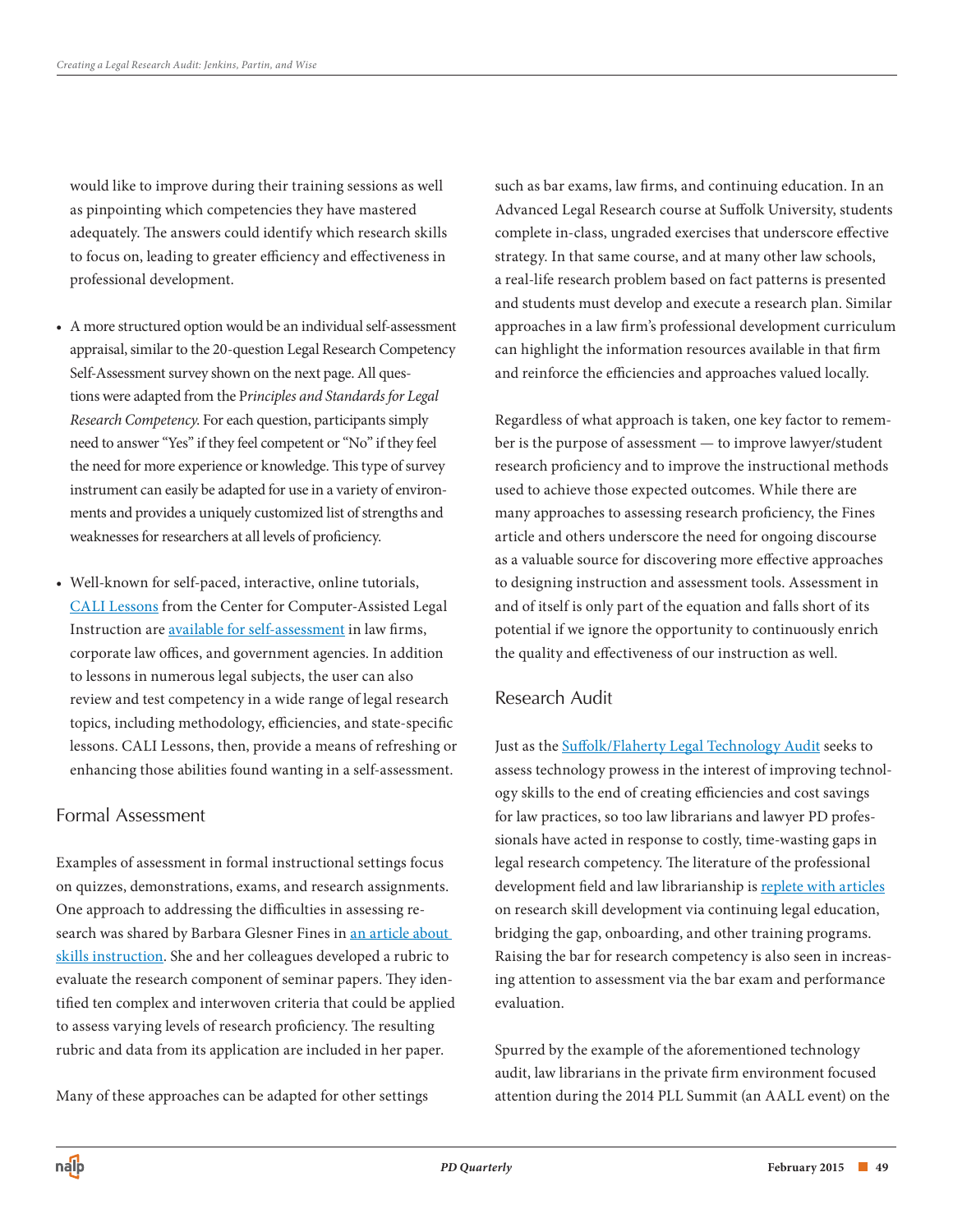#### **Legal Research Competency Self-Assessment**

- 1. Differentiates between primary and secondary sources, recognizing how their use and importance vary depending upon the legal problem or issue.
- 2. Identifies and uses secondary sources to obtain background information, to gain familiarity with terms of art, and to put primary sources in context.
- 3. Recognizes differences in the weight of authority among various types of secondary sources and applies that knowledge to the matter in which the information is utilized.
- 4. Understands the benefits and detriments of various resources and utilizes that understanding to make informed research decisions to change formats or search strategies as needed.
- 5. Understands the processes and the interrelationships between the branches of government on all levels: federal, state, and local.
- 6. Knows what legal information is produced, organized, and disseminated at all levels and for all branches of government and can identify appropriate resources to locate such information.
- 7. Understands and distinguishes between different types of primary law sources and the weight, reliability, and binding or persuasive authority of each source.
- 8. Recognizes basic similarities, differences, and interrelationships among and between the various types of legal regimes: international law, foreign law, and United States law.
- 9. Recognizes that legal information is produced, organized, and disseminated differently within various legal systems and knows how to discover jurisdiction-specific legal information.
- 10. Identifies and analyzes legal issues, knowing which primary or secondary sources contain appropriate and current content to facilitate research.
- 11. Knows how to validate the completeness, currency, and appropriateness of selected sources.
- 12. Differentiates and effectively utilizes various types of access points and search strategies such as tables of contents, indexes, headnotes, finding aids, Boolean operators, and search engines.
- 13. Understands the costs associated with legal research, regardless of type, publisher, or format and is cognizant of the intersection of cost and efficiency in the selection of information format, exercising professional judgment in choosing the outcome that best serves the research parameters.
- 14. Knows the relative costs of choosing to search one database over another and is aware of free and low cost alternative sources.
- 15. Documents research strategies and results by recording all pertinent information to facilitate research and writing.
- 16. Understands how to apply evaluation criteria to specific legal and non-legal sources of information to determine whether they are authoritative, authentic, and credible.
- 17. Reflects on the successes or failures of prior strategies for integrating new information into the analysis and utilizes prior research experiences to continue the research process.
- 18. Recognizes when sufficient research has been done to adequately address the legal issue or information need.
- 19. Demonstrates understanding of how courts or other legal decision makers have applied materials from other disciplines in the past, and determines when material from these disciplines might be persuasive in resolving a particular issue.
- 20. Where appropriate, locates background or supplemental information to help answer a legal issue or need.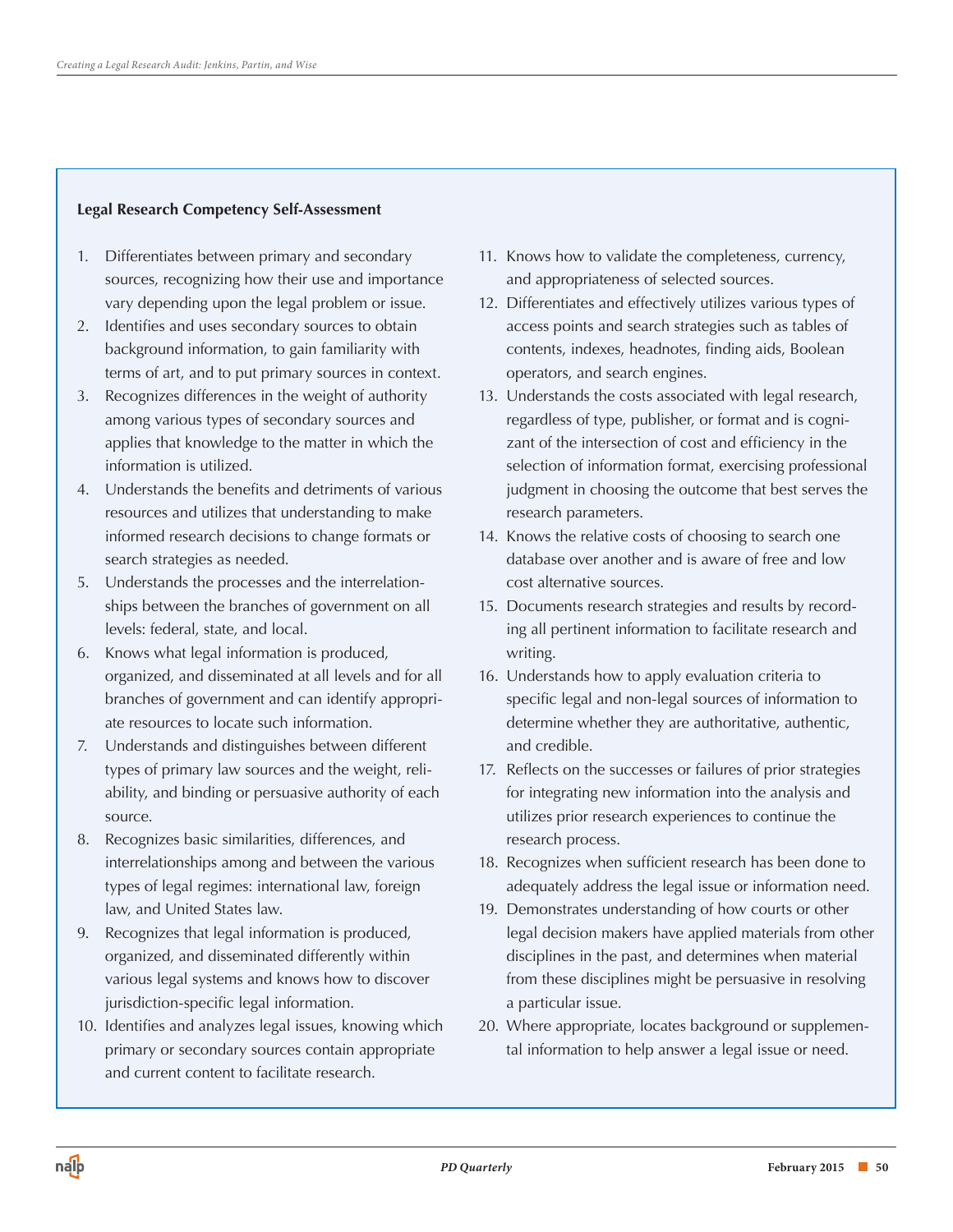beginnings of an [audit of research skills.](http://pllsummit.wordpress.com/2014/06/13/could-your-lawyers-pass-a-general-counsels-research-skills-audit/) Organizers of the PLL Summit will continue to build an audit tool for use in the legal practice environment. Like the technology audit, adoption of a research audit will be dependent largely on the will of firms and law departments to test for competency, whether for the purpose of performance evaluation or for incentivizing individual and group skill attainment and efficiencies.

#### Performance Evaluation

As evaluative efforts move forward across the legal profession, the *Principles and Standards for Legal Research Competency* provide an architecture upon which to build a research assessment matrix that can be applied at multiple points along the career continuum. The standards provide a framework for professional development programming at the organizational level. New associates' legal research skills can be measured against the standards, the results of which can be used to target skills development in the early months of the associates' careers. Supervisors can apply the results of a legal research audit to inform specific, constructive advice during performance interviews, including the identification of performance objectives. Mentors might support protégés by identifying opportunities to strengthen specific skills. The legal research performance evaluation criteria provided here illustrate just a few of the 54 competencies identified in the *Principles and Standards* and available for use as the standard for competent, effective legal research.

#### **Looking Ahead: Future Possibilities**

Even as diverse organizations across the legal profession express concern about recent graduates' research abilities, there is substantial evidence of opportunity for systemic improvement. From self-paced assessment and learning to emerging comprehensive efforts to audit practitioners' research competency, educators and managers are embracing the means to measure and to enhance competency.

Professionals engaged in lawyer development and evaluation can compare existing learning objectives and performance

standards to the *Principles and Standards*. Since the *Principles and Standards* reflect the pragmatic research abilities expected of practitioners, it is likely that a workplace's expectations will align already with the competencies, or desired outcomes, identified in the *Principles and Standards*. Considered the gold standard for legal research competency, these standards provide an established means of measuring ability.

#### **Legal Research Performance Evaluation Criteria**

- 1. Recognizes the value of both primary and secondary sources in locating relevant information and applies it properly to the facts and issues presented. (*Principle I, Standard A, Competency 1 - 3*)
- 2. Appropriately validates case holdings using citator services. (*Principle II, Standard C, Competency 1*)
- 3. Properly documents and organizes research in an orderly manner. (*Principle II, Standard D, Competency 1*)
- 4. Considers costs to the client and the firm when completing research assignments, including information costs and time spent on research. (*Principle III, Standard B, Competency 2*)
- 5. Resolves all questions posed and provides sufficient support for conclusions reached. (*Principle IV, Standard C*)
- 6. Understands and applies the ethical standards governing the discovery and application of information. (*Principle V, Standard B, Competency 3*)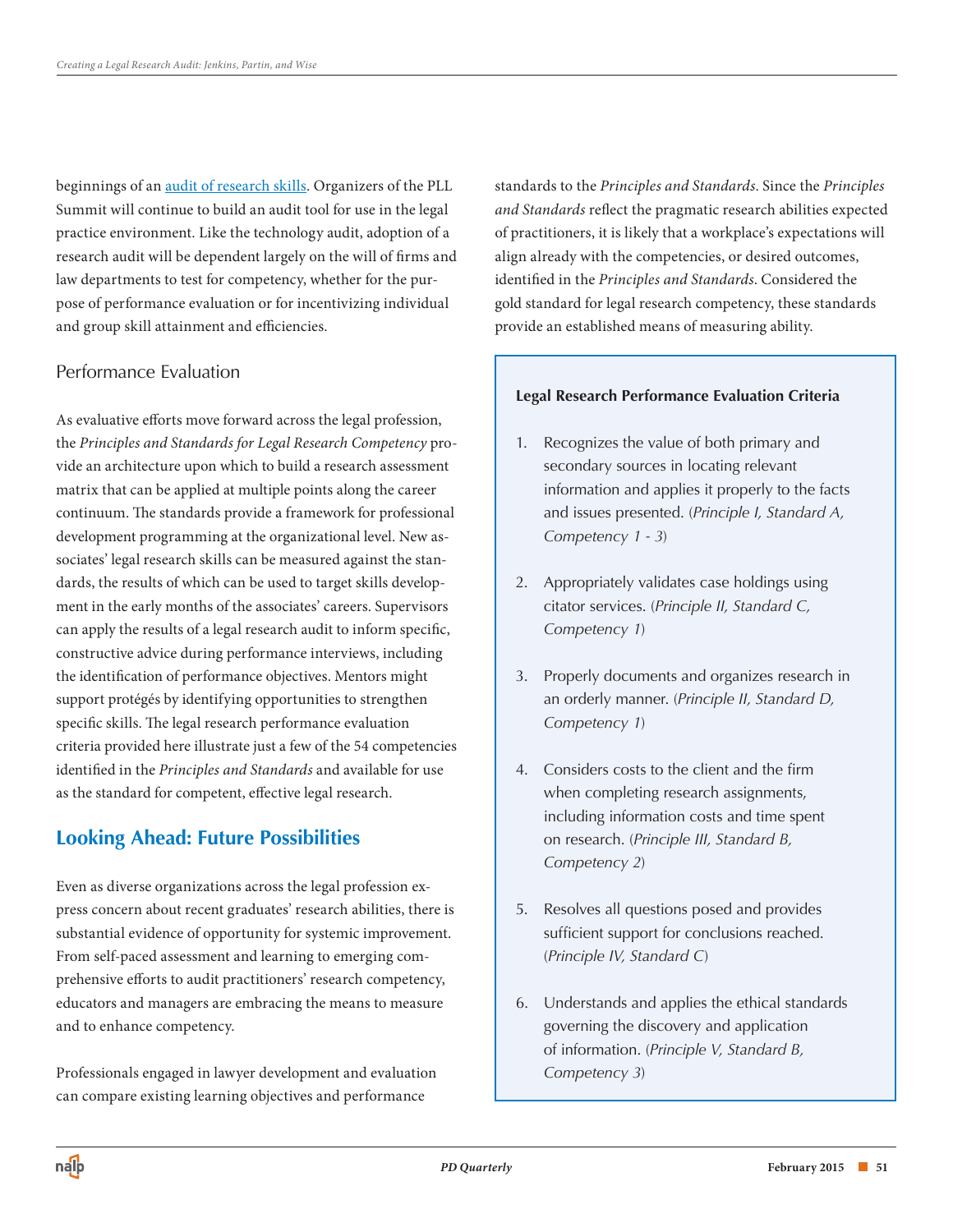See the AALL Legal Research Competency Information Center at [www.aallnet.org/legalresearchcompetency](http://www.aallnet.org/legalresearchcompetency) for additional information targeted to law firms, courts, bar examiners, and law schools, along with documents and reports chronicling the development of the AALL *Principles and Standards for Legal Research Competency* and supporting research discussing information literacy and legal research skills. As assessment and evaluation tools are implemented in the law firm environment, sample documents will be added to this site. Please share your own assessment documents and experiences applying these principles, standards, and competencies at [aallcompetencies@aall.org.](mailto:aallcompetencies@aall.org)

The [Legal Research Competency Information Center,](http://www.aallnet.org/mm/Advocacy/legalresearchcompetency) an advocacy priority of the American Association of Law Libraries, represents an ongoing commitment to competency, inviting law firms, PD professionals, law schools, courts, bar examiners, paralegal and law office administrator groups, and others to adopt the *Principles and Standards* as their own and to embed the competencies into their own skills audits and performance evaluation systems. The Information Center gathers assessment examples so that users can benefit from the experience of others as they develop their own teaching and testing approaches. Further, the Information Center offers an opportunity for users to engage with other legal professionals concerned with legal research competency via its [Action](http://aallnet.org/mm/Advocacy/legalresearchcompetency)  [Center,](http://aallnet.org/mm/Advocacy/legalresearchcompetency) which announces webinars and conferences and [invites comments and idea sharing.](http://www.aallnet.org/mm/Advocacy/legalresearchcompetency/connect)

Perhaps the most powerful approach to improving the state of research abilities is cross-profession deliberation on assessment of competency and the means to improve it. Representatives from every sector of the legal profession are invited to join the authors and others in building a robust discourse and compendium of successful professional development and audit approaches supportive of legal research competency.

Readers are invited to complete a [brief survey](https://www.surveymonkey.com/s/HX623PV) that seeks information about organizations' use of the *Principles and Standards* in instruction, training, professional development, CLEs, and the testing and assessment activities associated with instruction.